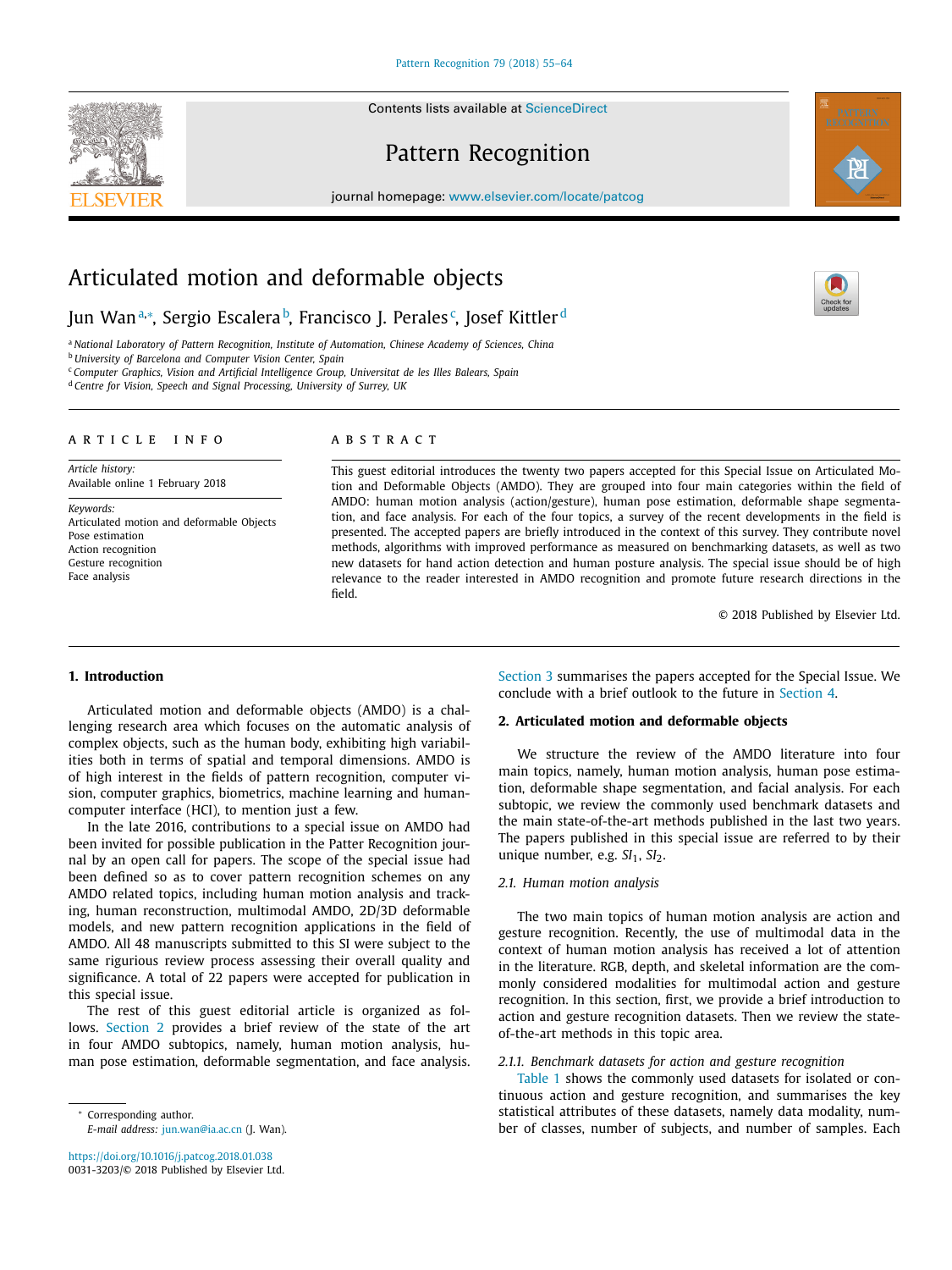| index          | Dataset                        | Year | Modality            | #Class | #Subjects | #Samples |
|----------------|--------------------------------|------|---------------------|--------|-----------|----------|
| 1              | MSR Action3D,<br>[1]           | 2010 | RGB<br>skeleton     | 20     | 10        | 567      |
| 2              | MSRC-12,<br>[2]                | 2012 | skeleton            | 12     | 30        | 594      |
| 3              | MSR Daily Activity 3D,<br>[3]  | 2012 | $RGB-D$<br>skeleton | 16     | 10        | 320      |
| $\overline{4}$ | UTKinect,<br>[4]               | 2012 | $RGB-D$<br>skeleton | 10     | 10        | 200      |
| 5              | SBU Kinect,<br>Interaction [5] | 2012 | $RGB-D$<br>skeleton | 7      | 8         | 300      |
| 6              | NTU RGB+D,<br>[6]              | 2016 | $RGB-D$<br>skeleton | 60     | 40        | 56880    |
| 7              | DHG-14/28,<br>[7]              | 2016 | $RGB-D$<br>skeleton | 14     | 20        | 2800     |
| 8              | Montalbano V2,<br>$^{[8]}$     | 2014 | Depth<br>skeleton   | 20     | 27        | 13858    |
| 9              | MIVIA action,<br>[9]           | 2014 | $RGB-D$             | 7      | 14        | 500      |
| 10             | NATOPS gesture,<br>[10]        | 2011 | $RGB-D$             | 24     | 20        | 9600     |
|                |                                |      |                     |        |           |          |

**Table 1** Statistics of popular benchmark datasets for human motion analysis in the field of AMDO. All datasets are used at least once by accepted manuscripts in this special issue.

dataset is used at least once in the manuscripts accepted for this special issue.

*MSR Action3D [1].* It includes 567 sequences , including twenty actions (namely, high arm waving, horizontal arm waving, hammering, hand catching, forward punching, high throwing, drawing x, drawing a tick, drawing a circle, hand clapping, two hand waving, side-boxing, bending, forward kicking, side kicking, jogging, tennis serve, golf swing, pickup and throw), each action being performed three times by ten subjects. The data is recorded from a fixed point of view while the subjects are facing the camera.

*MSRC-12 [2].* It comprises thirty subjects performing twelve gestures. These gestures are grouped into two categories: iconic and metaphoric gestures. The iconic gestures directly correspond to real world actions and represent first people shooter (FPS) gaming actions. It contains six FPS gaming actions: crouching, shooting, throwing, using night goggles, changing weapon and kicking.

*MSR DailyActivity3D [3].* This dataset contains sixteen daily human activities in a living room: drinking, eating, reading a book, calling a cellphone, writing on a paper, using a laptop, using a vacuum cleaner, cheering up, sitting still, tossing paper, playing a game, laying down on a sofa, walking, playing a guitar, standing up, sitting down. Ten subjects are recorded performing these actions while sitting on the sofa or standing close to the sofa. The camera is fixed in front of the sofa. The dataset also provides depth and skeleton data.

*UTKinect [4].* Ten types of human action are recorded twice by ten subjects. The actions include walking, sitting down, standing up, picking up, carrying, throwing, pushing, pulling, waving, clapping hands. The actions were recorded from a variety of views. The dataset is composed of 200 sequences, recording RGB-D data and skeleton joint locations.

*SBU Kinect Interaction [5].* It has eight classes which are commonly used in two-person interactions, namely, approaching, departing, pushing, kicking, punching, exchanging objects, hugging, and shaking hands. This dataset is challenging because of the similarity of some actions in terms of motion (e.g., exchanging object and shaking hands). RGB and depth video with 15 frames per second are provided, with an image resolution of  $640 \times 480$ .

*NTU RGB* + *D [6].* It is a large scale dataset for human action recognition, which consists of 56,880 action samples with four different data modalities for each sample: RGB videos, depth map sequences, 3D skeletal data, and infrared videos. It has 60 classes in total, which are divided into three major groups: 40 daily actions (i.e., drinking, eating, etc.), 9 health-related action (i.e., sneezing, staggering, etc.), and 11 interactions (i.e., punching, kicking, etc.).

*DHG-14/28 [7].* The dynamic hand gesture dataset DHG-14/28 has fourteen gesture classes. Each one is executed five times by twenty participants in two ways, resulting in 2800 sequences. Gestures are subdivided into the categories of fine and coarse£ºGrab (G, fine), Tap (T, coarse), Expand (E, fine), Pinch (P, fine), Rotation CW (R-CW, fine), Swipe Right (S-R, coarse), Swipe Left (S-L, coarse), Swipe Up (S-U, coarse), Swipe Down (S-D, coarse), Swipe X (S-X, coarse), Swipe V (S-V, coarse), Swipe  $+$  (S- $+$ , coarse), Shake (Sh, coarse).

*Montalbano V2 [8].* This dataset was released for the ChaLearn Looking at People Challenge 2014. It contains about 14,000 samples from a vocabulary of twenty Italian sign gesture categories in continuous data series. It provides RGB, depth, mask body, and voice information for each sample.

*MIVIA Action [9].* It consists of RGB-D videos of seven actions, namely, opening a jar, drinking, sleeping, random motion, stopping, interacting with a table, and sitting, performed by fourteen subjects.

*NATOPS gesture [10].* It consists of 24 aircraft handling signals from the Naval Air Training and Operating Procedures Standardization (NATOPS) manual. These gestures are captured using a Kinect sensor at 20 FPS with a resolution of  $320 \times 240$ . The location of the skeletal joints in the upper body along with the hand sign are available with the dataset. These 24 upper body gestures were performed by 20 subjects for 20 times, resulting in 400 observations for each (subject, gesture) pair.

#### *2.1.2. The state-of-the-art in human motion analysis*

Table 2 shows a comparison of different state-of-the-art methods on the ten datasets used by the papers on human motion analysis accepted for the SI. Three main tasks are considered, namely, action detection, isolated action/gesture recognition, and continuous gesture recognition. For different tasks, the evaluation metrics vary. They include accuracy for isolated action/gesture recognition, F1-score for action detection and Jaccard index (JI) for continuous gesture recognition. In Table 2, we show the performance of stateof-the-art methods in different datasets and provide the details of the specific evaluation protocols for each cited paper.

The listed methods in Table 2 can be grouped into two categories. The first category includes traditional methods for motion analysis, which consist of a pipeline commencing with feature ex-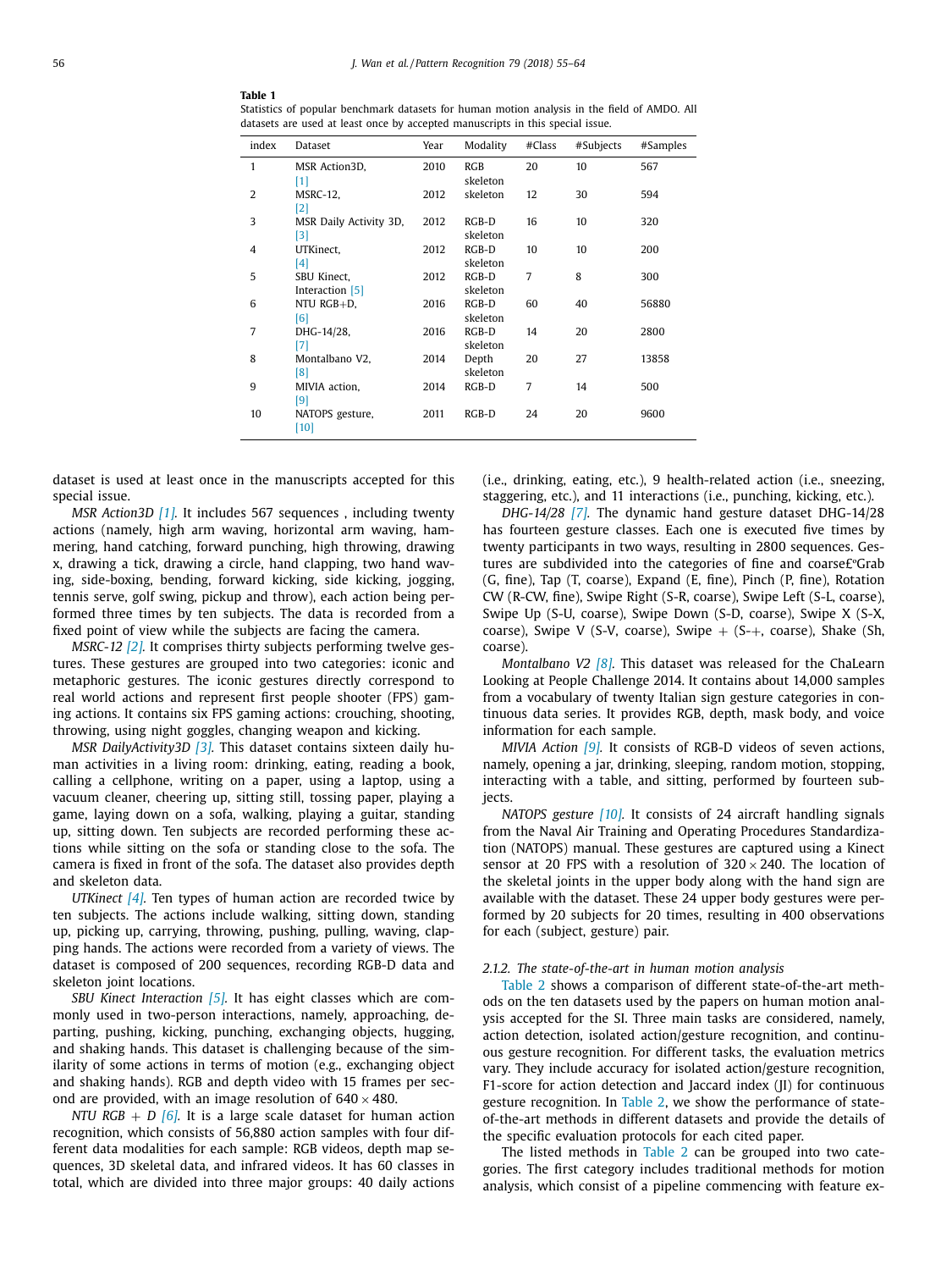A Comparison of state-of-the-art methods on the benchmark action/gesture datasets listed in Table 1. All cited papers have been published in the last two years. Protocol A: half of the subjects are used for training (i.e. odd subjects) and the rest for testing (i.e. even subjects); Protocol B: average over all splits; Protocol C: leave-one-subject-out; Protocol D: training with the first 5 subjects, testing with other 10 subjects; acc: accuracy; JI: Jaccard Index.

| Dataset                   | Method                                                  | Metrics      |             | Protocol and notes             |
|---------------------------|---------------------------------------------------------|--------------|-------------|--------------------------------|
| MSR Action3D [1]          | $CNN + LSTM [SI1]$                                      | $acc(\%)$    | 95.7/96.0   | A/B                            |
|                           | $DSRF[SI_3]$                                            | $acc(\%)$    | 95.24       | no specific mention            |
|                           | Bag of Gesturelets $[SI_8]$                             | $acc(\%)$    | 96.49       | A                              |
|                           | Pose and Kinematics $[SI_{19}]$                         | $acc(\%)$    | 96.77       | A                              |
|                           | MIMTL [11], 2017                                        | $acc(\%)$    | 96.37       | A                              |
|                           | trajectorylet + exemplar-SVMs $[12]$ , 2017             | $acc(\%)$    | 97.9        | A                              |
|                           | DMMs [13], 2016                                         | $acc(\%)$    | 90.5        | A                              |
|                           | Riemannian Manifold [14], 2016                          | $acc(\%)$    | 96.97       | A                              |
| MSRC-12 [2]               | $DSRF$ $[SI_3]$                                         | $acc(\%)$    | 95.64/95.36 | C/A                            |
|                           | Bag of Gesturelets $[SI_8]$                             | F1-score     | 89.8        | C                              |
|                           | Clustered Spatiotemporal Manifolds [SI <sub>9</sub> ]   | F1-score     | 77.3        | $\mathsf C$                    |
|                           | Enhanced Skeleton $[SI_{11}]$                           | $acc(\%)$    | 96.62       | A                              |
|                           | Pose Lexicon $[SI_{18}]$                                | $acc(\%)$    | 92.03       | $\overline{a}$                 |
|                           | Pose and Kinematics $[SI_{19}]$                         | $acc(\%)$    | 91.20       | $\mathsf C$                    |
|                           | View Invariant Information $+$ CNNs [15], 2017          | $acc(\%)$    | 96.62       | A                              |
|                           | Trajectorylet + Exemplar-SVMs $[12]$ , 2017             | $acc(\%)$    | 94.9/95.1   | A/C                            |
|                           | Encoded Spatial-temporal Information $+$ CNN [16], 2016 | $acc(\%)$    | 94.27       | A                              |
|                           | Joint Trajectory Maps $+$ CNNs [17], 2016               | $acc(\%)$    | 93.12       | A                              |
| MSR Daily Activity 3D [3] | $CNN + LSTM [SI1]$                                      | $acc(\%)$    | 63.1        | no specific mention            |
|                           | DSSCA SSLM [18], 2017                                   | $acc(\%)$    | 97.5        | A                              |
|                           | Unsupervised training [19], 2017                        | $acc(\%)$    | 86.9        | no specific mention            |
|                           | $MFSK + BOW [20]$ , 2016                                | $acc(\%)$    | 95.7        | C                              |
| UTKinect [4]              | $CNN + LSTM [SI1]$                                      | $acc(\%)$    | 99.0        | C                              |
|                           | $DSRF$ $[SI_3]$                                         | $acc(\%)$    | 97.85       | A                              |
|                           | Geometric Feature $+$ LSTM [21], 2017                   | $acc(\%)$    | 95.96       | A                              |
|                           | $VLDA + LMNN + k-NN [22]$ , 2017                        | $acc(\%)$    | 98          | $\mathsf C$                    |
|                           | JSG (top-K RVJRDs) + JSGK [23], 2017                    | $acc(\%)$    | 98.3        | $\mathsf{C}$                   |
|                           | Triplet motion + LBP $[24]$ , 2016                      | $acc(\%)$    | 98.0        | 3-fold cross-validation        |
| Kinect Interaction [5]    | Motion Information + CNN $[SI_5]$                       | $acc(\%)$    | 90.98       | 5-fold cross validation        |
|                           | Geometric Feature + LSTM $[21]$ , 2017                  | $acc(\%)$    | 99.02       | 5-fold cross validation        |
|                           | SkeletonNet [25], 2017                                  | $acc(\%)$    | 93.47       | 5-fold cross validation        |
|                           | Co-occurence feature $+$ LSTM [26], 2016                | $acc(\%)$    | 90.41       | 5-fold cross validation        |
| NTU RGB $+$ D [6]         | $CNN + LSTM [SI1]$                                      | $acc(\%)$    | 67.5/76.21  | cross-subject/cross-view       |
|                           | Enhanced Skeleton $[SI_{11}]$                           | $acc(\%)$    | 80.03/87.21 | cross-subject/cross-view       |
|                           | DSSCA SSLM [18], 2017                                   | $acc(\%)$    | 74.9        | cross-subject                  |
|                           | Joint distance maps $+$ CNN [27], 2017                  | $acc(\%)$    | 76.2/82.3   | cross-subject/cross-view       |
|                           | Part-aware LSTM Network [6], 2016                       | $acc(\%)$    | 62.03/70.27 | cross-subject/cross-view       |
| DHG-14/28 [7]             | $CNN + LSTM [SI1]$                                      | $acc(\%)$    | 85.6/81.1   | C; acc of $14/28$ gestures     |
|                           | Geometric shape + fisher vector + SVM [7], 2016         | $acc(\%)$    | 83.07/79.14 | C; acc of $14/28$ gestures     |
| Montalbano V2 [8]         | $CNN + LSTM [SI1]$                                      | H            | 79.15       | no specific mention;           |
|                           | Moddrop [28], 2016                                      | $\mathbf{I}$ | 83          | no specific mention;           |
| MIVIA action [9]          | Motion Information + CNN $[SI_5]$                       | $acc(\%)$    | 93.37       | C                              |
|                           | Key poses $+$ CNN [29], 2017                            | $acc(\%)$    | 93.37       | C                              |
|                           | String kernel framework [30], 2016                      | $acc(\%)$    | 95.4        | C                              |
| NATOPS gesture [10]       | Motion Information + CNN $[SI_5]$                       | $acc(\%)$    | 72.58/86.58 | D; top- $1$ /top- $2$ accuracy |
|                           | Random forest [31], 2017                                | $acc(\%)$    | 88.1        | no specific mention            |

traction, through feature encoding, to classification. In order to extrtact efficient features from image sequences/videos, some heuristically designed descriptors are proposed, such as the Dual Square-Root Function (DSRF) descriptor in *SI*3, Gesturelets in *SI*8, to complement trajectorylet [12], mixed features around sparse keypoints (MFSK) [20], co-occurence feature [26], triplet motion and local binary pattern (LBP) [24]. For feature encoding, the representative methods include bag of visual words (BoVW) [20], vector of locally aggregated descriptors (VLAD)  $[22]$  and fisher vector (FV)  $[7]$ . For the decision-making stage, the popular classifiers applied to the datasets in the Table 2 include KNN [20,22], SVM [7,12] and random forest [31].

The second category comprises the deep learning based methods. It consists of Convolutional neural networks (CNNs), Long Short Term Memory networks (LSTM) and mixed architecture based approaches. CNN-based methods typically encode image sequences or skeletons as dynamic images that capture the spatiotemporal or skeleton-based motion information [15–17,27], and then apply CNN for image-based recognition. LSTM-based methods extract geometric or co-occurence features [21,26] from each frame and train a model which encodes the spatio-temporal information content. Some approaches combine CNN and LSTM to realise an action recognition capability. For example, SI<sub>1</sub> combines CNN and LSTM in a two-stage training strategy designed to optimise the parameters of a CNN+LSTM framework.

For human motion analysis, there are many other CNN-based methods which are not mentioned in this section. For a more detailed survey the reader is referred to [32–36].

## *2.2. Human Pose Estimation*

# *2.2.1. Benchmark Datasets for Human Pose Estimation*

Table 3 summarises the attributes of the human pose estimation dataset used for evaluation by some of the work presented in this special issue.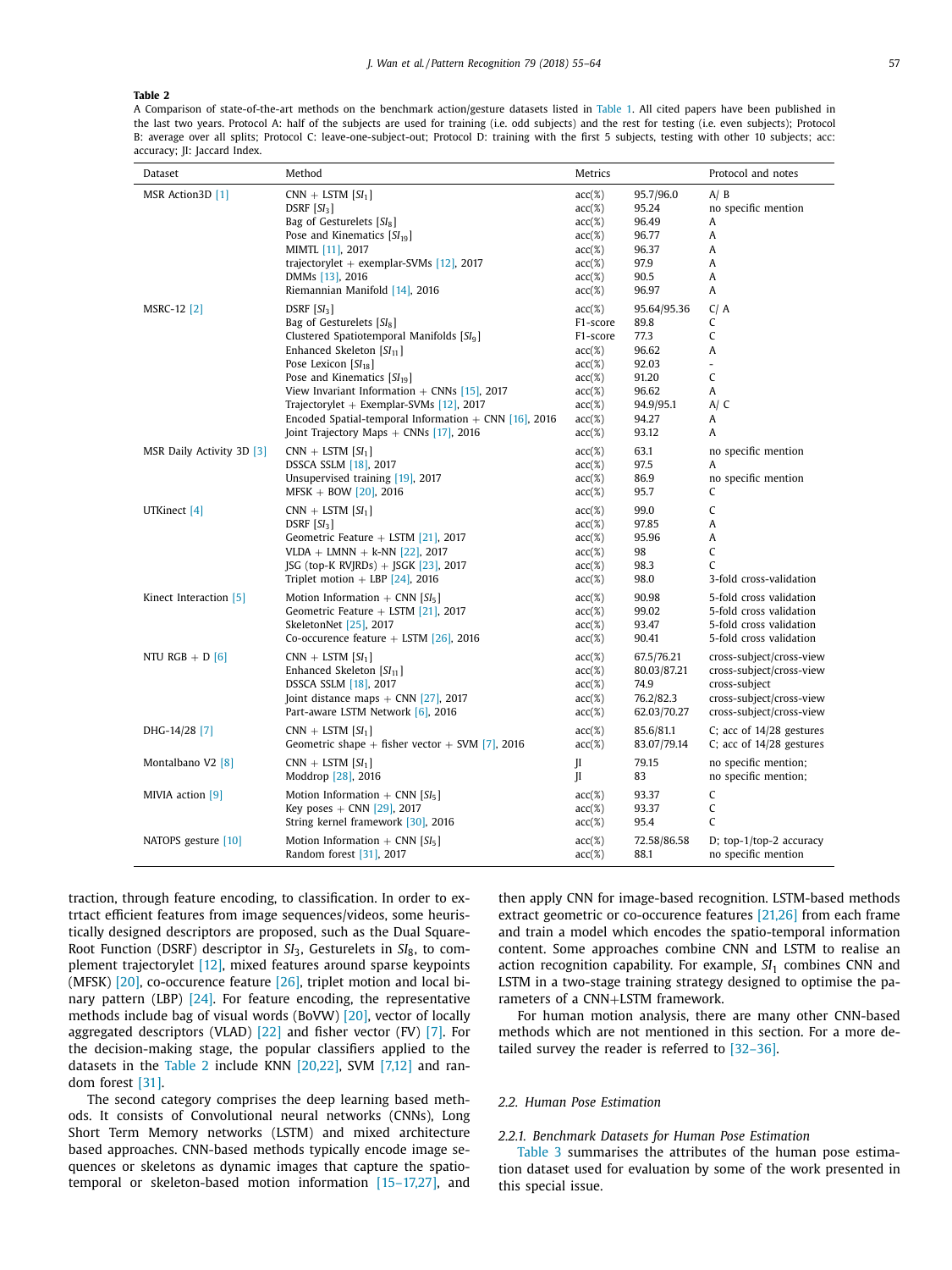**Table 3**

Statistics of the HumanEva dataset used for benchmarking human pose estimation algorithms.

| Index | Dataset                           | Year | Modality | #Class #Subjects #Samples |        |
|-------|-----------------------------------|------|----------|---------------------------|--------|
|       | HumanEva [37] 2010 RGB.skeleton 6 |      |          |                           | 40,000 |

A comparison of the state-of-the-art human pose estimation methods evaluated on the HumanEva [37] dataset. The protocol used to obtain the results in this table involves sequences S1, S2, S3, for training and the validation sequences of all subjects for testing. The evaluation metric is the average joint error in centimeter (cm).

| Method                                | Metrics:jont error (cm) |                                   |        |  |  |  |
|---------------------------------------|-------------------------|-----------------------------------|--------|--|--|--|
|                                       | Walking                 | Jogging                           | Boxing |  |  |  |
| Invariants moments [SI_4]             |                         | Only qualitative results provided |        |  |  |  |
| Marker-less Motion Capture [42], 2017 | 6.65                    |                                   | 6.00   |  |  |  |
| Trainable Fusion [41], 2017           | 2.44                    |                                   |        |  |  |  |
| SMP [40], 2016                        | 3.81                    | 3.68                              |        |  |  |  |
| SMPLify [38], 2016                    | 7.72                    |                                   | 828    |  |  |  |

*HumanEva [37].* This dataset contains six classes and about 40K samples recorded by four subjects. It comprises synchronized images and motion capture data and is a standard benchmark for 3D human pose estimation. The output pose is a vector of 15 3D joint coordinates.

#### *2.2.2. The state-of-the-art in human pose estimation*

Table 4 shows some methods that use the HumanEva dataset. All the listed papers have been published within the last two years. In *SI*4, the authors build virtual humans via a professional free and open-source 3D computer graphics software called Blender<sup>1</sup> and a free software enabling the creation of realistic 3d human makehuman<sup>2</sup> data. These avatars can be animated to simulate realistic actions based on the motion capture data. One of the main advantages is that one can automatically generate ground truth data. The software thus saves a lot of effort by avoiding manual data collection and annotation. However, as the authors said "due to either the lack of motion capture file for importation into the graphics software or the lack of 3D ground truth, this makes a quantitative evaluation and comparison on public datasets difficult". Therefore, only qualitative results on the HumanEva dataset are presented in *SI*4.

Table 4 lists the recently published papers based on deep learning. Federica et al. [38] present a SMPLify framework that falls within the classical paradigm of bottom up estimation followed by top down verification (generative model). For the bottom-up estimation, a CNN-based method called DeepCut is used to predict the 2D body joint locations. The role of the top-down strategy is to fit the body shape to the 2D joints via SMPL [39]. The objective function penalizes the error between the projected 3D model joints and detected 2D joints.

Zhou et al. [40] propose a sparseness meets deepness (SMP) algorithm to address the challenge of 3D full-body human pose estimation from a monocular image sequence. It consists of a novel synthesis of a deep learning-based 2D part regressor, a sparsity driven 3D reconstruction approach and a 3D temporal smoothness prior. This joint consideration combines the discriminative power of the state-of-the-art 2D part detectors, the expressiveness of 3D pose models and regularization by way of aggregating information over time.

Bugra et al. [41] propose a trainable fusion scheme to fuse 2D and 3D image cues for monocular body pose estimation. It consists of two streams. The first CNN stream is used to predict the **Table 5**

Statistics of the key attributes of the popular benchmarking dataset for deformable shape segmentation in the field of AMDO. The dataset is used at least once by the manuscripts accepted for this special issue.

| Dataset         | Year | #Classes | #Objects | #Samples |
|-----------------|------|----------|----------|----------|
| <b>PSB</b> [43] | 2004 | 19       | 20       | 380      |

2D joint locations and the corresponding uncertainties. The second one leverages all 3D image cues by processes applied directly to the input image. The outputs of these two streams are then fused to obtain the final 3D human pose estimation.

The work in  $\left[42\right]$  presents a robust marker-less human motion capture algorithm that can track articulated joint motion in challenging indoor and outdoor scenes. It combines the strengths of a discriminative image-based joint detection method with a modelbased generative motion tracking algorithm through a unified pose optimization energy. The discriminative part-based pose detection method is implemented using CNNs. It estimates unary potentials for each joint of a kinematic skeleton model. These unary potentials serve as the basis of a probabilistic extraction of pose constraints for tracking by using a weighted sampling from a pose posterior that is guided by the model. In the final energy formula, it combines these constraints with an appearance-based model-toimage similarity term.

## *2.3. Deformable shape segmentation*

#### *2.3.1. Benchmark datasets for deformable shape segmentation*

*Princeton Segmentation Benchmark (PSB) Dataset [43].* This dataset has been intensively used to evaluate 3D shape segmentation and 3D shape retrieval algorithms. It has 19 different object categories with 20 objects for each category, which results in a total of 380 models (see Table 5).

In order to evaluate segmentation methods, some popular metrics are used including rand index, cut discrepancy, hamming distance and consistency error. Rand index measures the similarity between two segmentations of the same shape. From a mathematical point of view, rand Index is related to the accuracy, but is applicable even when class labels are not used. Rand index error is equal to one minus the Rand Index. Cut discrepancy is a boundarybased method evaluating the distance between different cuts. It sums the distances from points along the cuts in the computed segmentation to the closest cuts in the ground truth segmentation, and vice-versa. Hamming Distance is a region-based method which measures the number of substitutions required to change the assignment of one region into another. Hamming Distance is directional, hence it includes underdetection rate (Rm) and false alarm (Rf) distances. Consistency Errors, whether the global version (GCE) or local version (LCE), are used to compute the hierarchical differences and similarities between segmentations. They are based on the theory that the organisation of perceptual information by humans imposes a hierarchical tree structure on perceived objects. For all four metrics, a smaller value indicates a better result. These metrics are shown in Table 6.

#### *2.3.2. State-of-the-art on deformable shape segmentation*

Table 6 shows a comparison of different methods on the PSB dataset [43]. Truc et al. [44] present a multi-view RNN (MV-RNN) algorithm for 3D mesh segmentation. It combines CNNs and a

<sup>1</sup> https://www.blender.org/.

<sup>2</sup> http://www.makehuman.org/.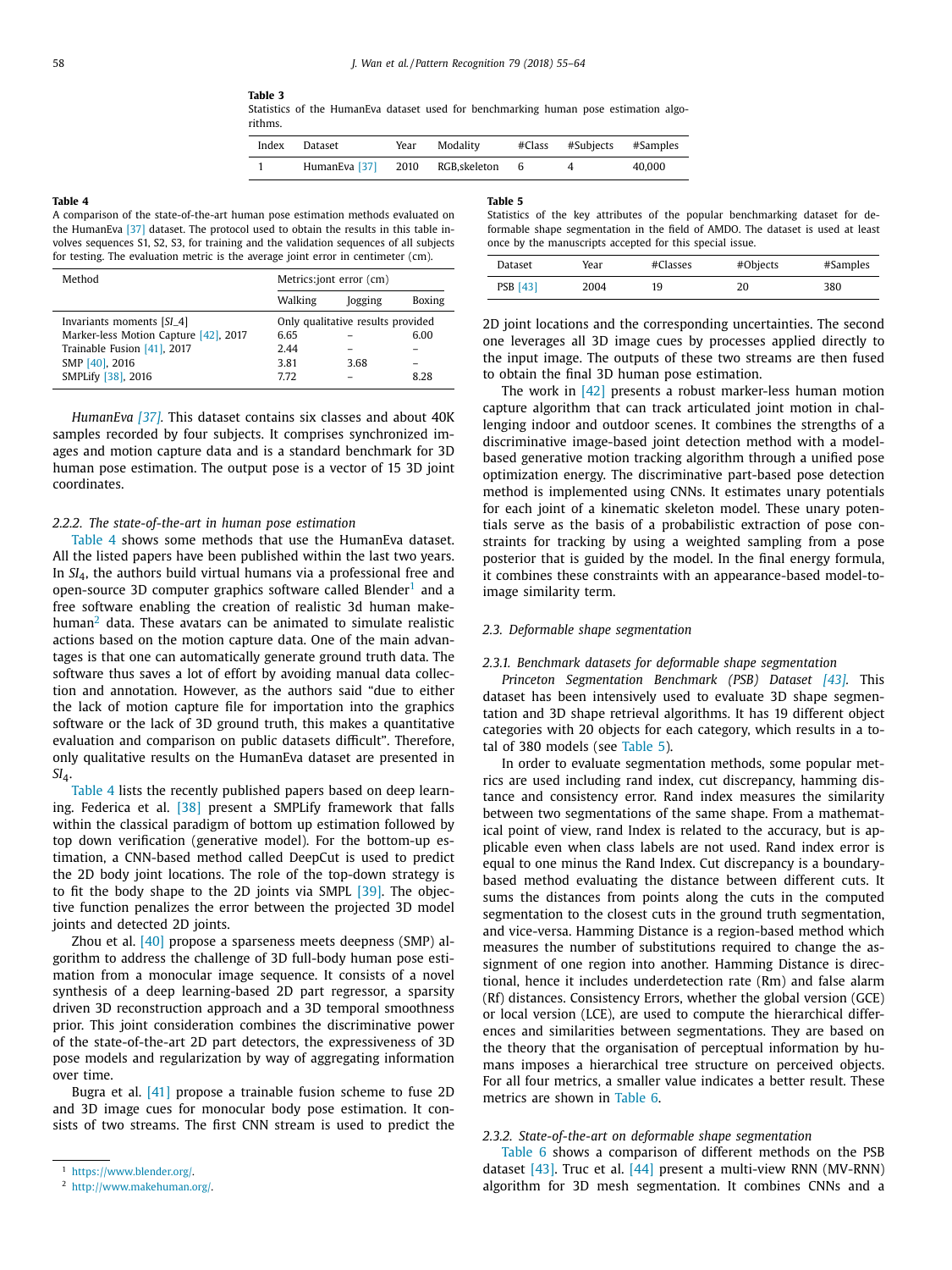A comparison of the state-of-the-art methods on the PSB dataset [43]. The metrics include (refer to [46] for more details): Cut Discrepancy (CD), Hamming Distance (HD), Rand Index (RI) and Consistency Error (CE), Global Consistency Error (GCE), Local Consistency Error (LCE). Hamming Distance is directional, hence it includes underdetection rate (Rm) and false alarm (Rf) distances.

| Paper                            | <b>Metrics</b> |             |                      |                     |              |              |  |  |
|----------------------------------|----------------|-------------|----------------------|---------------------|--------------|--------------|--|--|
|                                  | 0.149          | 0.090       | 0.118                | 0.124               | 0.065        |              |  |  |
| Multi-view RNN [44], 2017        | CD<br>0.144    | HD<br>0.075 | Hamming-Run<br>0.061 | Hamming-Rf<br>0.089 | GCE<br>0.060 | LCE<br>0.041 |  |  |
| Stacked auto-encoders [45], 2016 |                |             | RI: 0.118            |                     |              |              |  |  |

#### **Table 7**

The statistics of key attributes of popular benchmarking datasets for face analysis in the field of AMDO. All datasets are used at least once by accepted manuscripts in this special issue.

| Dataset       | Images | Subjects | Age groups    | Gender | In the wild |
|---------------|--------|----------|---------------|--------|-------------|
| Adience [51]  | 26.580 | 2.284    | Accurate ages | Yes    | Yes         |
| $IoG$ [52]    | 5.080  | 28.231   |               | Yes    | Yes         |
| MORPH II [53] | 55.134 | 13.000   |               | Yes    | No          |

two-layer LSTM to yield coherent segmentation of 3D shapes. The image-based CNN effectively generates the edge probability feature map while the LSTM correlates the edge maps across different views and outputs a well-defined per-view edge image. From Table 6, one can see that the performance of *SI*<sup>7</sup> is comparable to that of MV-RNN for different evaluation metrics.

The work [45] proposes an unsupervised method for 3D shape segmentation. After over-segmenting the shapes into primitive shapes, it generates high-level features from low-level features of each patch by using stacked auto-encoders. High-level features are then used for segmenting a single shape or co-segmenting a group of shapes.

#### *2.4. Face analysis*

In the area of computer vision and patter recognition, face analysis [47–50] is a popular and hot research direction. However, in this section, we limit the review techniques and datasets used in the papers contained in the special issue.

#### *2.4.1. Benchmarking datasets for face analysis*

There are three popular benchmarking datasets related to age and gender analysis: Adience [51], IoG [52] and MORPH II [53]. Some key statistics of these three datasets are listed in Table 7.

The face images of Adience and IoG datasets are collected in the wild. Both datasets contain age group and gender information. For MORPH II dataset, 50 thousand images have been collected in a controlled environment. Different from Adience and IoG datasets, MORPH II dataset provides accurate age information for each face image.

#### *2.4.2. The state-of-the-art in face analysis*

There are many subtopics of face analysis, such as face verification and recognition [61,62], facial expression recognition [63], and face attribute analysis [57] (i.e. age estimation, gender and ethnicity recognition), to mention just a few. Some solutions already achieve very promising performance that in many respects exceeds that of human face perception [61,62]. It is out of the scope of this editorial to provide a comprehensive coverage of the recent advances in the field of face analysis. We only focus on face attribute analysis, such as age estimation, ethnicity and gender recognition. Some recently published methods that were evaluated on the above three datasets are listed in Table 8. Unfortunately, there is a lack of standardisation and different publications often use different protocols for evaluation. For example, on MORPH II dataset, MRNPE [55] and Soft softmax [57] evaluate their models with CBSR protocol while  $SI_{10}$  and AgeED [54] use 80-20 protocol.

Tan et al. [54] propose a group-based method for accurate age estimation. First, they propose an age group-n encoding (AGEn) method, where adjacent ages are merged into the same category. Note that ages merged into the same group would be regarded as independent classes in the training stage. On this basis, authors transform the age estimation problem into a series of binary classification sub-problems. Subsequently, deep CNNs realising multiple classifiers are trained for age group classification. For testing, an age decoding stage is proposed to deduce the estimated age from the age group classification result. As shown in Table 8, this method achieves a MAE of 2.52 with the 80–20 protocol.

The work in [57] proposes a soft softmax loss function for age estimation, where each face image is labeled with a Gaussian label distribution rather than a single label value in softmax loss function. Compared with the traditional definitions, the proposed soft softmax loss function considers not only the chronological age but also its adjacent ages. The authors show the effectiveness of their proposal for age estimation achieving a MAE of 3.03 with a shallow network (AlexNet) on the MORPH II dataset.

Chen et al. [55] propose a Multi-Region Network Prediction Ensemble (MRNPE) for high-accuracy age estimation by leveraging both global and local context information. The model includes multiple sub-networks, where each sub-network takes both a global face image and a local region as input, e.g., face  $+$  eye, face  $+$  mouth and face  $+$  nose. Then, the average over the predictions of all sub-networks is reported as the final predicted age. One disadvantage of this work is that it needs an ensemble of networks to achieve high performance.

Rothe et al. [56] propose a DEX (Deep EXpectation) framework for real and apparent age estimation. They regard age estimation as a deep classification problem followed by a softmax expected value refinement. DEX is a very popular method for age estimation. It won the first place in the Chalearn LAP challenge 2015. In this paper, Rothe et al. also introduce the largest public dataset of face images, IMDB-WIKI datatset, which contains age and gender information for each face image. One drawback of this dataset is that its labels are noisy, as a result of being calculated based on the date of birth of the corresponding celebrity and the year when the photo was taken. Thus, this dataset is usually used for pretraining rather than evaluation.

The work in [58] presents a coarse-to-fine framework for age estimation in unconstrained environment. First, age group classification is carried out to obtain a coarse age range, and then a finegrained refinement and an error-correcting stage follows to obtain a more reliable prediction.

Zhang et al. [59] propose a residual network of residual networks (RoR) for age group classification and gender classification. The proposed RoR architecture shows better optimization ability for age group and gender classification than alternative CNN architectures. The authors evaluate their model on Adience and IoG datasets, achieving an impressive performance of 90.59% and 90.73%, respectively.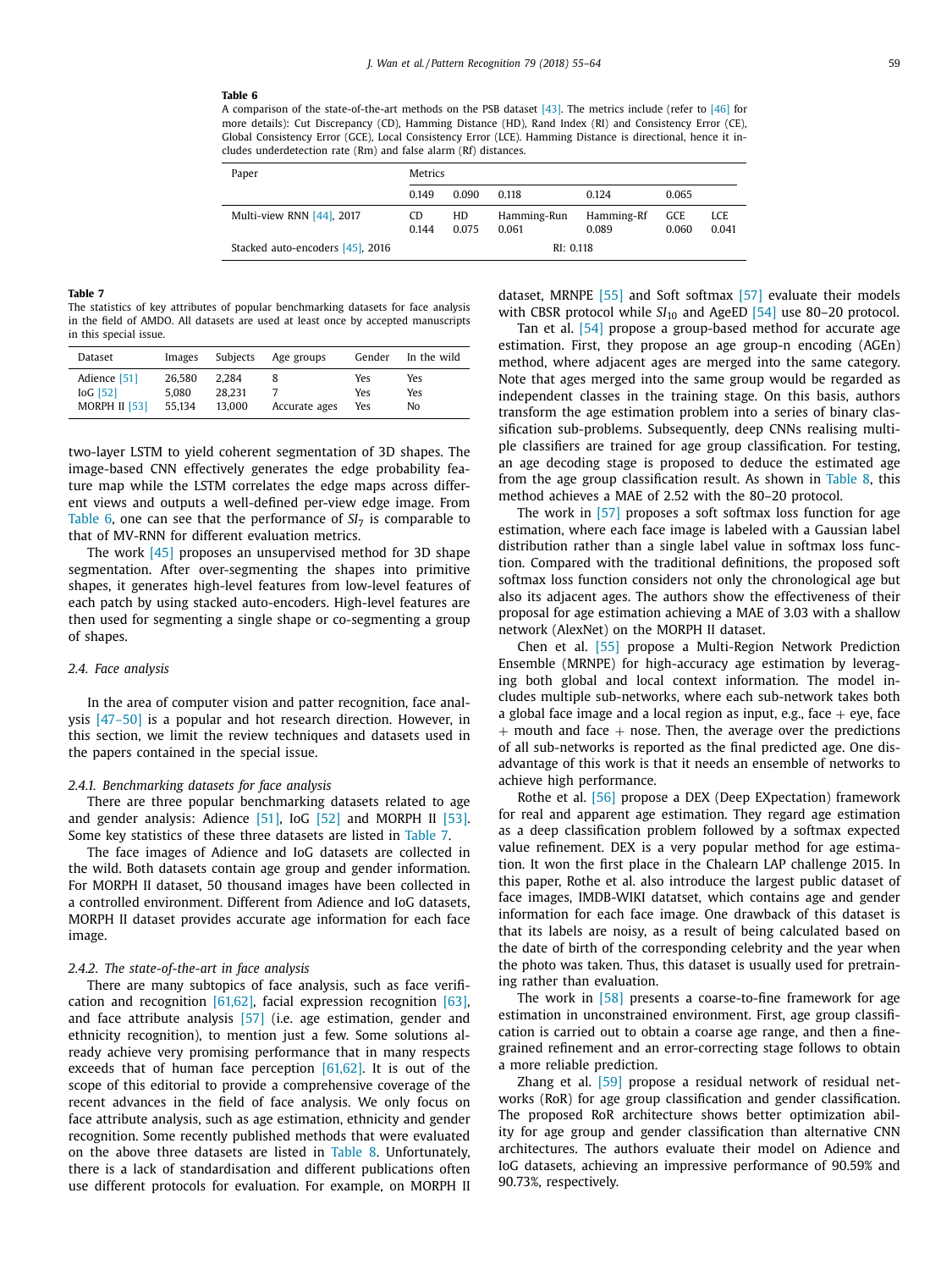The key attribute statistics of popular benchmarking datasets used for age, gender and ethnicity analysis in the field of AMDO.

| Methods                       | Adience [51]             |        |                      | $IoG$ [52]               |        | Morph II $[53]$      |      |                          |
|-------------------------------|--------------------------|--------|----------------------|--------------------------|--------|----------------------|------|--------------------------|
|                               | Age                      | Gender | Protocol             | Age                      | Gender | Protocol             | Age  | Protocol                 |
| Deep Attention $[SI_{10}]$    | 0.6108                   | 0.9300 | ۰                    | 0.6                      | 0.8690 |                      | 2.56 | $80 - 204$               |
| AgeED <sup>1</sup> [54], 2017 |                          |        |                      |                          |        |                      | 2.52 | $80 - 20$                |
| MRNPE [55], 2017              |                          |        |                      |                          |        |                      | 2.73 | CRSR <sup>5</sup>        |
| DEX <sup>2</sup> [56], 2016   | 0.64                     |        |                      |                          |        |                      | 2.68 | $\overline{\phantom{0}}$ |
| Soft softmax [57], 2016       | $\overline{\phantom{0}}$ |        |                      |                          |        |                      | 3.03 | <b>CBSR</b>              |
| Cascaded CNN [58], 2016       | 0.5288                   |        | FF-SECV3             | -                        |        |                      |      |                          |
| RoR [59], 2017                |                          | 0.9059 | FF-SECV <sup>3</sup> | $\overline{\phantom{a}}$ | 0.9073 | FF-SECV <sup>3</sup> |      |                          |
| OR-CNN [60], 2016,            |                          |        |                      |                          |        |                      | 3.27 |                          |

[1] AgeED: Age Encoding + Decoding; [2] DEX: Deep EXpectation;[3] FF-SECV: five-fold, subject-exclusive crossvalidation protocol; [4] 80-20: 80% for training and 20% for testing; [5] http://www.cbsr.ia.ac.cn/users/dyi/agr.html.

Niu et al. [60] define the problem of age estimation as an ordinal regression (OR) problem and propose an OR-CNN framework to address it. In OR-CNN, the ordinal regression problem is transformed into a series of binary classification sub-problems and then a CNN with multiple binary classifiers is proposed to solve those sub-problems, where each binary classifier is trained to predict whether the age is larger than a specific value. The authors evaluate their model on MORPH II dataset and achieve a MAE of 3.27.

The work in [64] proposed a new APPA-REAL dataset. This dataset includes large face images with both real and apparent age annotations. The authors studied the realtionship between real and apparent age, and developed a residual age regression method to further improve the performance.

# **3. Special issue papers**

In this section, we briefly introduce the 20 papers accepted for this special issue. The papers are grouped in the above mentioned four AMDO subtopoics (14 papers on human motion analysis, three papers on pose estimation, one on deformable shape, and two on face analysis).

## *3.1. Human motion analysis*

*SI*1: The paper "Convolutional Neural Networks and Long Short-Term Memory for Skeleton-Based Human Activity and Hand Gesture Recognition" by Juan C. Núñez, Raúl Cabido, Juan J. Pantrigo, Antonio S. Montemayor and José F. Vélez, proposes a deep learning-based method for skeleton-based human activity and hand gesture recognition. It combines CNN and Long Short-Term Memory (LSTM) recurrent networks. A two-stage training strategy is applied to update CNN+LSTM framework parameters. An exhaustive experimental evaluation on publicly available data benchmarks (i.e. MSR Action3D, MSR DailyActivity3D, UTKinect, NTU RGB+D, DHG-14/28, and Montalbano V2) is presented, showing the proposed method to be competitive in relation to the stateof-the-art alternatives. It relates to the work in  $[65]$ , which uses a CNN+LSTM architecture for activity recognition in video sequences, but only using skeleton and achieving competitive results on five datasets.

*SI*2: The paper "Hand Action Detection from Ego-centric Depth Sequences with Error-correcting Hough Transform" by Chi Xu, Lakshmi N Govindarajan and Li Cheng, presents an effective and efficient solution for hand action detection from mobile ego-centric depth sequences. It proposes a novel error-correcting mechanism to tackle the issue of incorrect votes generated by the Hough transform. The authors also provide a comprehensive in-house annotated ego-centric hand action dataset. We believe this will open new research directions in ego-centric hand action detection. The proposed method delivers favorable performance in real time (about 112 frame/s) on their proposed real-life dataset. It is related to the work in [66], which uses the concept "snippets" for action recognition, but applied to Ego-centric hand detection. Moreover, the released real-life dataset of this paper is also likely push the state of the art in Ego-centric hand detection research.

*SI*3: The paper "A Flexible Trajectory Descriptor for Articulated Human Action Recognition" by Yao Guo, Youfu Li and Zhanpeng Shao, proposes an articulated skeleton representation by modeling the skeleton information as interconnections of multiple rigid bodies for action recognition. In this method, six-dimensional rigid body motion trajectories are represented by the invariant Dual Square-Root Function (DSRF) descriptor. The concept of Virtual Rigid Body (VRB) configuration is introduced to produce compact mid-level features for representing the movement of each body part. The Most Informative Part (MIP) trajectory is then used to select a subset of consistency and activity body parts in the final skeletal representation. The experimental results obtained on three datasets (MSR Action3D, MSRC-12, and UTKinect) show that the proposed method outperforms various existing skeleton-based representations in terms of recognition accuracy. It is related to the Square Root Velocity Function [67] (SRVF), which is usually used in shape analysis, but here it is applied to Articulated Human Action Recognition. The proposed DSRF descriptor includes SRVF of the 3- D point trajectory and 3-D angular trajectory.

*SI*5: The paper "Human Action Recognition in RGB-D videos using Motion Sequence Information and Deep Learning" by Earnest Paul Ijjina and Chalavadi Krishna Mohan combines motion sequence information and deep learning to recognize human action from RGB-D data. It proposes a new motion representation, which is computed in various temporal regions in the RGB and depth video streams. The new representation puts emphasis on the key poses associated with each action. The derived motion representation feeds into a CNN to learn discriminative features. The proposed approach, extensively evaluated on various action and gesture datasets, is shown to advance the state of the art. More specifically, it has achieved 93.37% accuracy (evaluation protocol: leave-one-subject-out) on the MIVIA action dataset , and 86.58% top-2 accuracy on the NATOPS gesture dataset (evaluation protocol:training on the first 5 subjects, testing on the other 10 subjects).

*SI*6: The paper "A Deep Convolutional Neural Network for Video Sequence Background Subtraction" by Mohammadreza Babaee, Duc Tung Dinh and Gerhard Rigoll, proposes a deep CNN architecture (namely DeepBS) for background subtraction from video sequences. The input frame along with the corresponding background image are patch-wise processed. During training, the hypotheisised foreground segmentation is compared with groundtruth segmentation and cross entropy is adopted as the loss function. In the test phase, after merging the individual patches into a single output frame, the output frame is post-processed,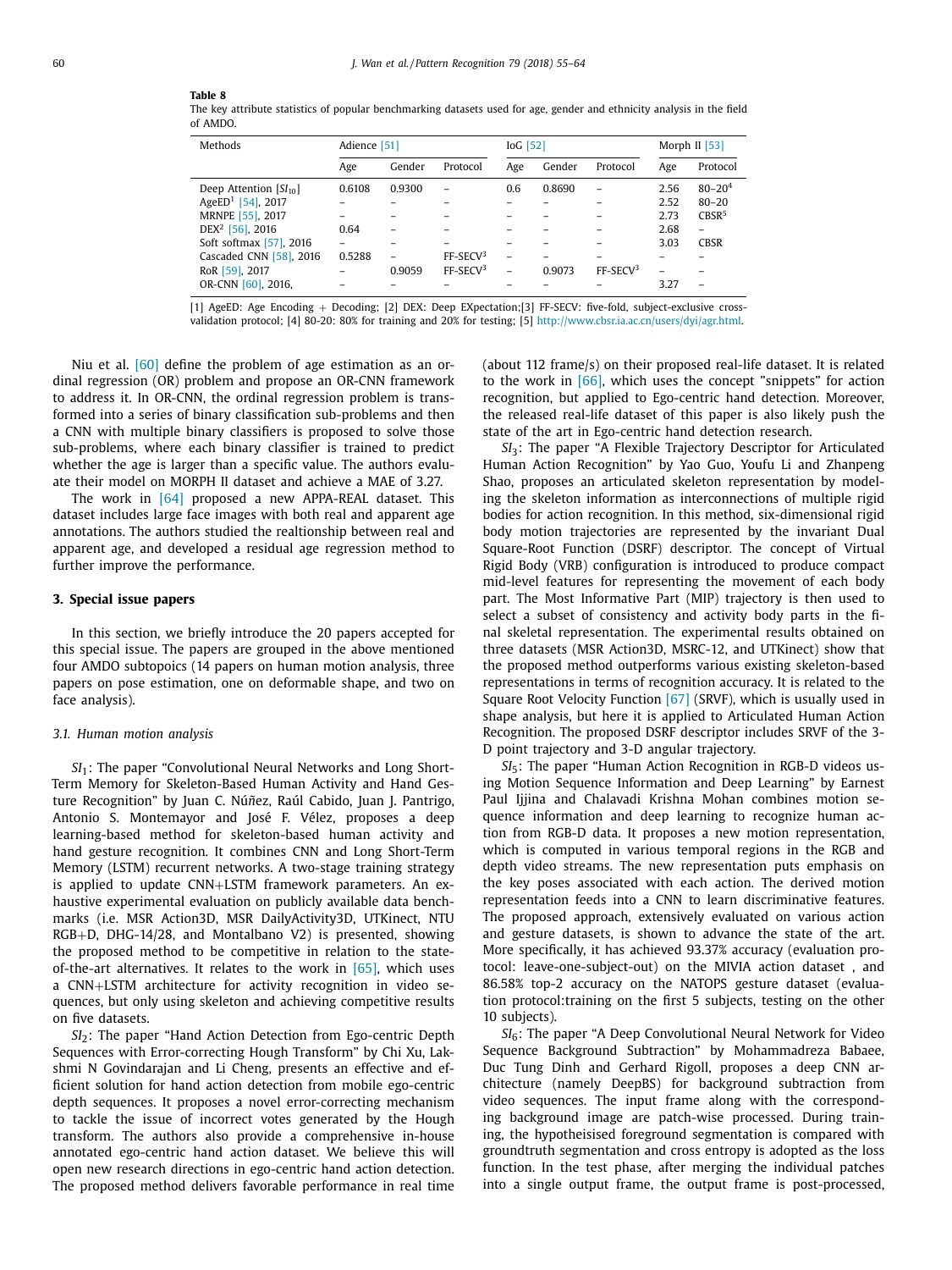yielding the final output segmentation. The proposed method is evaluated on different data-sets, and shown to outperform the existing algorithms as measured by the average ranking in terms of different evaluation metrics proposed in CDnet 2014. It is similar to the CNN-based work of [68] which uses a fixed background model. However [68] is defined for a concrete video scenario and will require re-training for other scenes with scene-specific data, while *SI*<sup>6</sup> can handle various video scenes.

*SI*8: The paper "Motion Analysis: Action Detection, Recognition and Evaluation based on Motion Capture Data" by Fotini Patrona, Anargyros Chatzitofis, Dimitrios Zarpalas and Petros Daras, presents a motion analysis framework for real-time action detection, recognition and evaluation of motion capture data based on the pose and kinematics information. First, automatically computed dynamic weighting is applied, controling the joint data significance based on action involvement. Then the bag of gesturelets (BoG) model is employed for data representation of each sample and kinetic energy based descriptor sampling is performed before a codebook construction. The automatically segmented and recognized action samples are subsequently fed into a framework evaluation stage. The experimental results provide evidence that the proposed framework can effectively be used for unsupervised gesture/action training. This work is similar to bag of visual words model [20,69] widely used in video-based recognition, but here being specifically designed for a motion analysis task.

*SI*9: The paper "Linear Latent Low Dimensional Space for Online Early Action Recognition and Prediction" by Victoria Bloom, Vasileios Argyriou, and Dimitrios Makris, utilizes joint motion data for recognizing actions in linear latent spaces. It operates online and in real time. It is based on supervised learning and dimensionality reduction techniques, which derive a representation for high dimensional nonlinear actions in a linear laten low dimensional space. The proposed method is evaluated on well-know datasets. Compared to the state of the art methods, the proposed approach exhibits high accuracy and low latency properties. Previous works [70–72] considered early action recognition, online action recognition and action prediction as independent events, while SI<sub>9</sub> tackles these three tasks jointly with the proposed Clustered Spatio-Temporal Manifolds.

*SI*<sub>11</sub>: The paper "Enhanced skeleton visualization for view invariant human action recognition" by Mengyuan Liu, Hong Liu, and Chen Chen, proposes a new enhanced skeleton visualization method for action recognition. The authors develop a sequencebased view invariant transform, based on spatio-temporal locations of skeleton joints to eliminate the effect of view variations based on spatio-temporal locations of skeleton joints. The method encodes the spatio-temporal information conveyed by the transformed skeletons to generate a series of color images. Last, a CNN model is adopted to extract robust and discriminative features from the color images and the final predicted results are obtained by decision level fusion of the deep features. The experimental evaluation carried out on challenging datasets demonstrates the superiority of the method. It relates to the works in [17,73] where skeleton sequences are described as color images used by CNNs model for classification. Compared with [17,73], SI<sub>11</sub> can capture more of the abundant spatio-temporal cues, since the generated color images extensively encode both spatial and temporal cues.

*SI*<sub>13</sub>: The paper "Estimating 3D Trajectories from 2D Projections via Disjunctive Factored Four-Way Conditional Restricted Boltzmann Machines" by Decebal Constantin Mocanu, Haitham Bou Ammar, proposes a novel deep learning-based method referred to as disjunctive factored four-way conditional restricted Boltzmann machine (DFFW-CRBM). It introduces a novel tensor factorization capable of driving a fourth order Boltzmann machine for high dimensional time series modelling to considerably lower energy levels. Its evaluation on both simulated and real-world data has shown its effectiveness in predicting and classifying complex ball trajectories and human activities. It is related to Factored Four-Way Conditional Restricted Boltzmann Machines (FFW-CRBMs) [74]. However, FFW-CRBMs require three-dimensional labeled information for accurate predictions which is not typically available.

*SI*14: The paper "Spatio-Temporal Union of Subspaces for Multi-body Non-rigid Structure-from-Motion" by Suryansh Kumar, Yuchao Dai, and Hongdong Li, proposes a unified framework to jointly segment and reconstruct multiple non-rigid objects. It exploits the structure of the scene along the temporal and spatial directions, modelled in terms of 3D non-rigid deformations. The spatio-temporal representation not only provides competitive 3D reconstruction but also outputs a robust segmentation of multiple non-rigid objects. The resultant optimization problem is solved using the Alternating Direction Method of Multipliers (ADMM). The experimental results show the superiority of the method, compared to the state-of-the-art. Compared with other similar methods [75,76], the proposed method of  $SI<sub>14</sub>$  can learn the affinity matrices to exploit efficient spatio-temporal clustering structures.

*SI*16: The paper "Adaptive Compressive Tracking based on Locality Sensitive Histograms" by Sixian Chan, Xiaolong Zhou, Junwei Li, and Shenyong Chen, proposes an adaptive compressive tracking algorithm which is locality sensitive, and thus robust to illumination variations. A new update mechanism is used to preserve stable features while avoiding noisy appearance variations during tracking. Furthermore it includes a trajectory rectification method to refine the tracking accuracy. The experimental results conducted on a benchmarking dataset show that the tracker achieves the stateof-the-art performance. It is related to the works [77,78] on compressive tracking with color information. Compared to [77,78], *SI*<sup>16</sup> presents an updating mechanism to preserve stable features.

*SI*<sub>18</sub>: The paper "Semantic Action Recognition by Learning a Pose Lexicon" by Lijuan Zhou, Wanqing Li, Philip Ogunbona, and Zhengyou Zhang, proposes a semantic representation, exploiting a pose lexicon, for action recognition. Each action is represented by a sequence of semantic poses extracted from an associated textual instruction. A visual pose model, defined as a Gaussian mixture, is learned from training samples to characterize the likelihood of an observed visual frame being generated by a visual pose. A pose lexicon model is learned using an extended Hidden Markov Model (HMM) to encode the probabilistic mapping between hidden visual poses and semantic poses sequences. With the lexicon, action classification is formulated as a problem of finding the sequence of semantic poses that best fits the sequence of visual frames as measured in terms of posterior probability. The efficacy of the proposed method is evaluated on different datasets (i.e. MSRC-12, WorkoutUOW-18, and Combined-17 action datasets) using cross-subject, cross-dataset and zero- shot protocols. SI<sub>18</sub> is an extension of the work in  $[79]$ . Compared with  $[79]$ ,  $SI<sub>18</sub>$  jointly generates visual pose sequences and aligns them to semantic pose sequences.

*SI*19: The paper "Motion Analysis: Action Detection, Recognition and Evaluation based on motion capture data" by Fotini Patrona, Anargyros Chatzitofis, Dimitrios Zarpalas, and Petros Daras, proposes a new framework for real-time action detection and recognition. Automatic and dynamic weighting, altering the joint data significance based on the involved action, and Kinetic energybased descriptor sampling, are employed for efficient action segmentation and labeling. The automatically segmented and recognized action instances are subsequently fed to the action evaluation stage of the framework. It compares them with the reference instances, estimating their similarity. The experimental results obtained on MSR-Action3D and MSRC12 datasets, provide evidence that the proposed method outperforms state-of-the-art methods by  $0.5 - 6\%$  in all datasets.  $SI<sub>19</sub>$  is similar to the work in [80].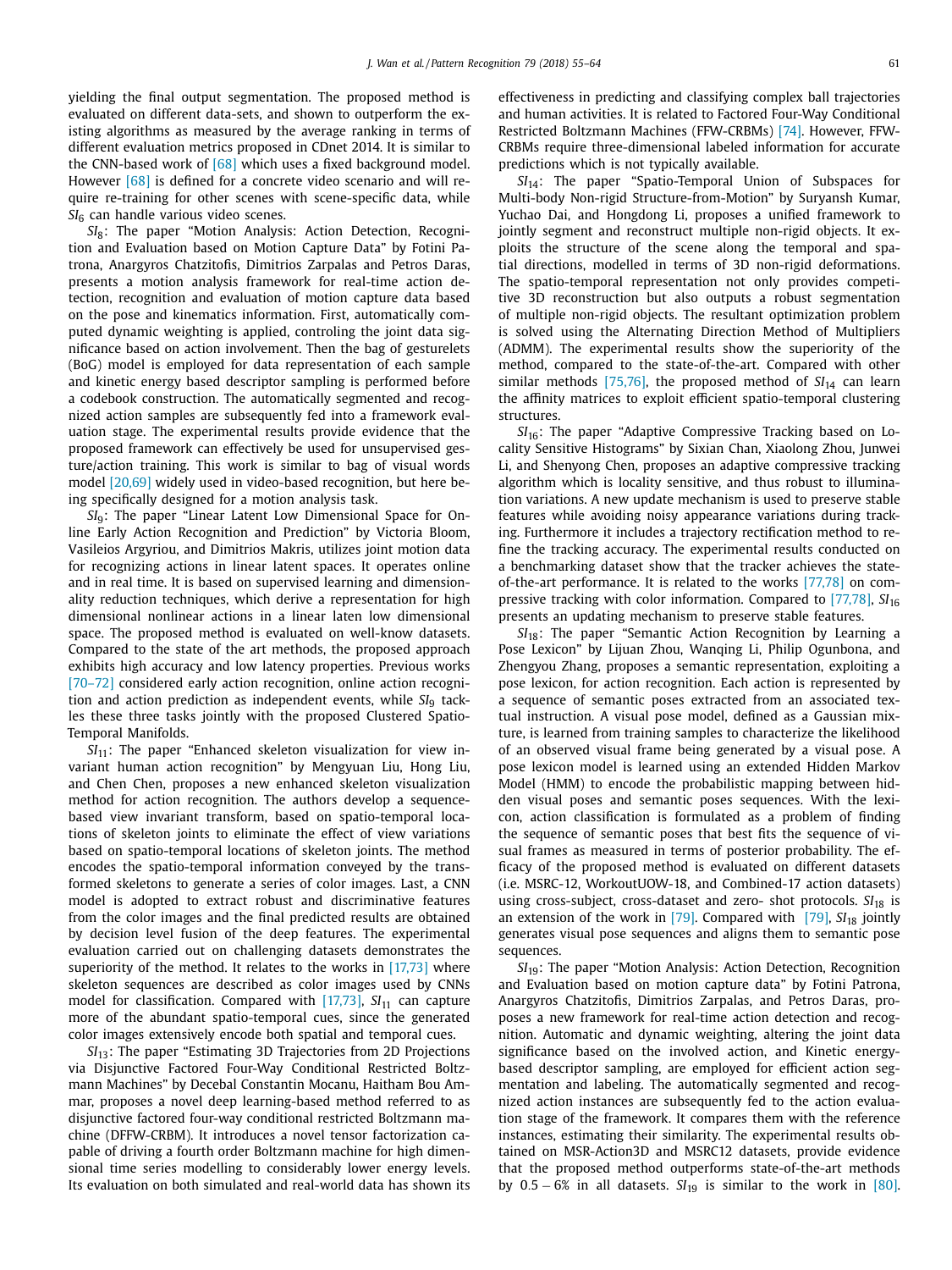Compared with [80], automatic feature weighting at the frame level is employed in *SI*<sup>19</sup> which also uses all 20 joints.

*SI*<sub>20</sub>: The paper "Active garment recognition and target grasping point detection using deep learning" by Enric Corona, Guillem Alenya, Antoni Gabas, and Carme Torras, proposes a new method that first identifies the type of garment and then performs a search for the two grasping points that allow a robot to bring the garment to a known pose. The experiments conducted with real robots show that most of the errors are due to unsuccessful grasps and not to the localization of the grasping points, thus a more robust grasping strategy is required. *SI*<sup>20</sup> is similar to the work in [81] which makes use of a physics engine to create a training database. However, *SI*<sup>20</sup> aims at avoiding costly re-grasping, which is not considered in [81].

*SI*21: The paper "Rasabodha: Understanding Indian classical dance by recognizing emotions using deep learning" by Aparna Mohanty and Rajiv R. Sahay, proposes a CNN-based method to decipher the meaning of Navarasas associated with Indian classical dance (ICD). The proposed method is the first to use deep learing for recognizing Navarasas in order to semantically understand videos of ICD. Moreover, to evaluate the proposed method, authors also release RGB-D videos both under controlled laboratory conditions and unconstrained environments.

#### *3.2. Human pose estimation*

*SI*4: The paper "A Very Simple Framework for 3D Human Pose Estimation Using a Single 2D Image: Comparison of Geometric Moments Descriptors" by Dieudinn*e*´ Fabrice Atrevi, Damien Vivet, Bruno Emile and Florent Duculty, uses geometric moments to analyze the human silhouette from a single image. The proposed framework extracts the 3D human posture from a single 2D image in real time. The approach makes use of the learned correspondences between silhouettes and skeletons, extracted from synthetic 3D human models. The main contribution of this paper is the proposed technique to estimate 3D human motion via 3D synthesis software, which avoids the labour intensive manual data collection and annotation. Extensive experimental results on both synthetic and real-world datasets demonstrate the superior performance of the proposed framework compared with state-of-the-art methods. *SI*<sub>4</sub> is similar to the works in [82,83] recovering 3D human pose from single 2D images. However *SI*<sup>4</sup> uses shape-from-silhouette method to find 3D pose from a single image, being robust even in the case of noisy silhouettes.

*SI*12: The paper "Generation of Human Depth Images with Body Part Labels for Complex Human Pose Recognition" by K. Nishi and J. Miura, develops a method for generating body-part annotated depth images of various body shapes and poses. The method is guided by a flexible human body model and a motion capture system. Based on the proposed method, the authors constructed a dataset of 10K images with eight body types for various sitting poses. The effectiveness of the generated dataset is verified by solving the part-labeling tasks using a convolutional network (FCN).  $SI_{12}$  extends the work in  $[84]$  from hand-level activities to finger-level hand activities analysis.

*SI*15: The paper "A Hybrid Framework for Automatic Joint Detection of Human Poses in Depth Frames" by Longbo Kong, Xiaohui Yuan, and Amar Man Maharjan, proposes a novel framework to detect joints automatically by using depth camera. The proposed method categorizes the joints into implicit or dominant joints, where implicit joints are the torso (i.e., neck and shoulders) and dominant joints are elbows and knees. In this framework, a loose skeleton model is used to locate implicit joints and datadriven method is applied to detect dominant joints. It uses a hierarchy of three CNNs with different levels of specialization, trained both with synthetic and real images. The results demonstrate that the proposed work can deliver stable and accurate detection results of joints. Overall, SI<sub>15</sub> combines a human body model and geodesic features of the human body together to detect and estimate the position of joints, achieving more accurate joint detection than related works in [85,86].

*SI*<sub>22</sub>: The paper "Deep Unsupervised Learning of Visual Similarities" by Artsiom Sanakoyeu, Miguel A. Bautista, and Björn Ommer, proposes a single optimization problem to extract batches of samples with mutually consistent relations and uses weak estimates of local similarities. Learning visual similarities is then framed as a sequence of categorization tasks. The CNN then consolidates transitivity relations within and between groups and learns a single representation for all samples without the need for labels. The proposed unsupervised approach has been shown to achieve competitive performance on detailed posture analysis and object classification challenges. *SI*<sub>22</sub> extends the unsupervised feature learning work of [87] with CNNs. However, CNNs for example ar-based learning have been rare [87] due to the limitations of the commonly used cross-entropy loss, the imbalance of data sets with many negative samples, and the unknown relationships between samples. *SI*<sub>22</sub> overcomes these shortcomings by updating similarities and CNN parameters.

#### *3.3. Deformable shape segmentation*

*SI*7: The paper "Scale Space Clustering Evolution for Salient Region Detection on 3D Deformable Shapes" by Xupeng Wang, Ferdous Sohel, Mohammed Bennamoun, Yulan Guo and Hang Lei, detects a salient region, based on clustering of a data set in a scale space generated by an auto diffusion function. The proposed method is called Scale Space Clustering Evolution (SSCE). It consists of three parts: scale field construction, shape segmentation initialization and salient region detection. The auto diffusion function is used to extract shape features at multiple time scales. The initial segmentation of the shape is obtained using persistencebased clustering. The salient regions are detected during the evolution of the scale field. The experimental results obtained on popular datasets show a very promising performance of the proposed framework. SSCE inherits the merits of persistence-based clustering [88] and clustering assessment [89] for the benefit of salient region detection on 3D deformable shapes, and thus improving accuracy.

# *3.4. Face analysis*

*SI*10: The paper "Age and Gender Recognition in the Wild with Deep Attention" by Pau Rodriguez López, Guillem Cucurull Preixens, Josep M Gonfaus, Francesc Xavier Roca Marvá and Jordi Gonz*a*´lez Sabat*e*´, proposes a feedforward attention mechanism for age and gender classification. In this paper, a model that consists of an attention network is employed to discover the most informative and reliable patches for age and gender classification. These patches are then further processed in a patch network in higher resolution to improve accuracy. With such attention mechanism, the model is able to discover the most informative and reliable parts in a face image even under deformation and occlusion. Experimental validation on the Adience, IoG and MORPH II dataset bemchmarks show that including attention mechanisms enhances the performance of CNNs in terms of robustness and accuracy.  $SI<sub>10</sub>$ is biologically inspired and benefits from the recent successes of attention mechanisms [90].

*SI*<sub>17</sub>: The paper "Gaussian Mixture 3D Morphable Face Model" by Paul Koppen, Zhen-Hua Feng, Josef Kittler, William Christmas, Xiao-Jun Wu, and He-Feng Yin, presents a Gaussian Mixture 3D Morphable Face Model (GM-3DMM) to represent a global population of 3D faces as a mixture of Gaussian subpopulations. It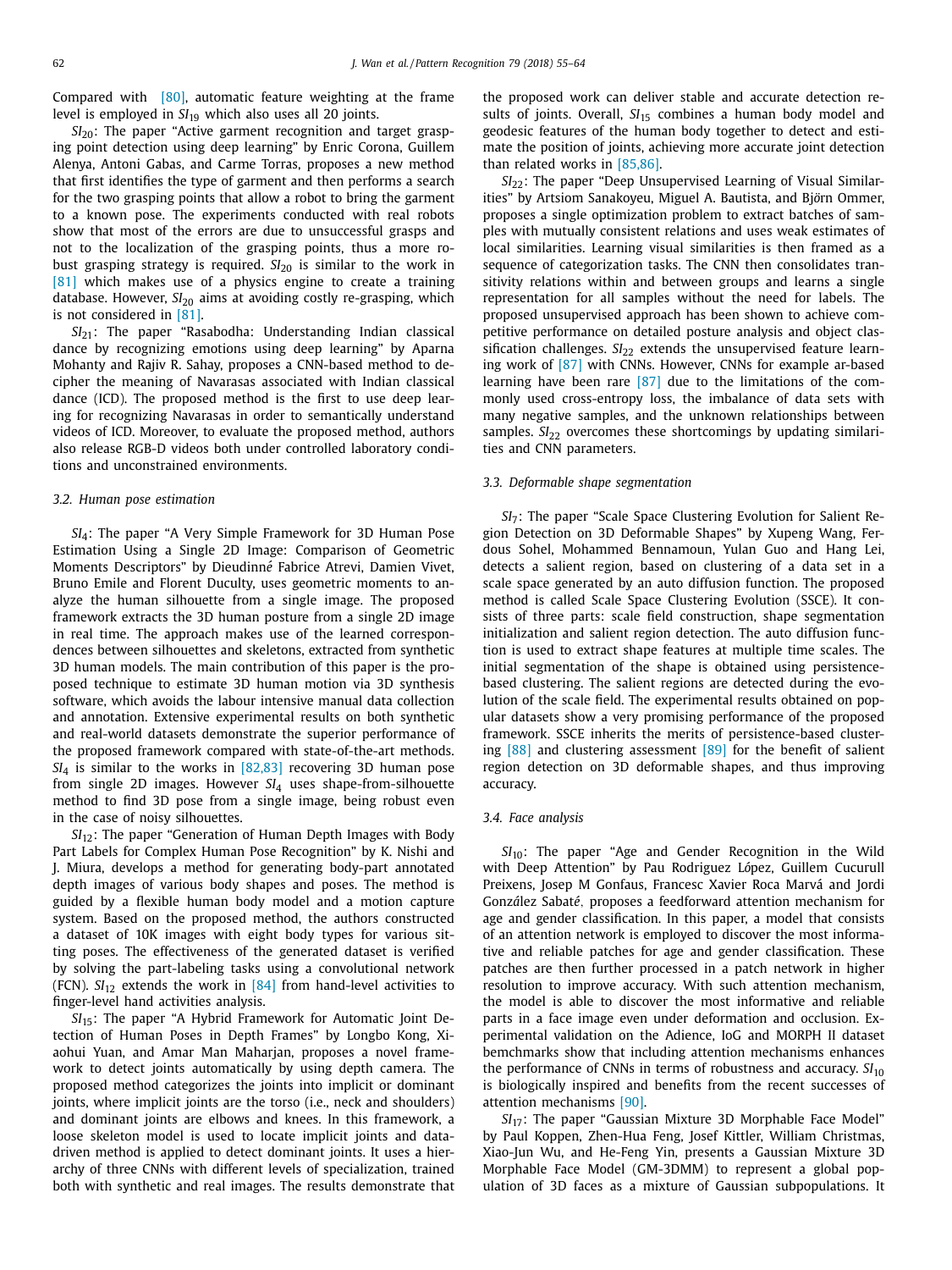extends the traditional 3DMM [91] naturally by adopting a shared covariance structure to mitigate small sample estimation problems associated with data in high dimensional spaces. Experiments in fitting the GM-3DMM to 2D face images to facilitate their geometric and photometric normalisation for pose and illumination invariant face recognition demonstrates the merit of the proposed multiple cohort 3D face model.

# **4. Conclusion**

The aim of this guest editorial was to introduce this special issue on Articulated Motion and Deformable Object Recognition. The 20 papers accepted for the special issue cover four of the main subtopics of AMDO: human motion analysis (action/gesture), human pose estimation, deformable shape segmentation, and face analysis. The papers were introduced in the context of the recent developments in the field reviewed in this editorial.

*Limitations and Challenges of AMDO.* Although the accepted papers push the boundaries of the state of the art, there are still some limitations and challenges. First of all, there is a scope for exploring hybrid deep learning networks, as pioneered in *SI*1, to capture spatial-temporal structure information more comprehensively. Second, the problem of fusing multiple modalities remains an open issue. Thanks to the recent trends in the development of cheap sensors, which provide complementary sources of information, multimodal data analysis will continue to grow in importance. One can therefore expect that future efforts in this direction will increase dramatically.

Finally, although deep learning-based methods have been demonstrated to show impressive promise in the field of AMDO, the need to collect large scale labeled data is an unwelcome obstacle. Training from only a few samples is still a challenging problem in machine learning. Although some previous works [20,69,92] have attempted zero/one-shot learning in the field of AMDO, the results achieved are not yet accurate enough. Therefore, a few-shot (i.e. one-shot or zero-shot) learning is a research direction where new advances can be expected in a foreseeable future.

We hope the contributed papers in this special issue, together with the survey of the recent developments presented in this editorial, paint a broad picture of the state of the art in the subject area of AMDO that will jointly promote future developments in this exciting field.

#### **Acknowledgments**

This work has been partially supported by the Chinese National Natural Science Foundation Projects #61502491, by the Spanish project TIN2016-74946-P (MINECO/ FEDER, UE) and CERCA Programme/ Generalitat de Catalunya, Spanish project TIN2015- 67149-C3-2-R (Ministerio de Economia y Competitividad, Gobierno de España), EPSRC/dstl supported projects EP/K014307/1 and EP/R018456/1, and EPSRC supported projects EP/N007743/1 and EP/P022529/1.

#### **References**

- [1] W. Li, Z. Zhang, Z. Liu, Action recognition based on a bag of 3D points, in: Proceedings of the IEEE Conference on Computer Vision and Pattern Recognition Workshops, 2010, pp. 9–14.
- [2] S. Fothergill, H. Mentis, P. Kohli, S. Nowozin, Instructing people for training gestural interactive systems, in: Proceedings of the SIGCHI Conference on Human Factors in Computing Systems, ACM, 2012, pp. 1737–1746.
- J. Wang, Z. Liu, Y. Wu, J. Yuan, Mining actionlet ensemble for action recognition with depth cameras, in: Proceedings of the IEEE Conference on Computer Vision and Pattern Recognition, 2012, pp. 1290–1297.
- [4] L. Xia, C. Chen, J.K. Aggarwal, View invariant human action recognition using histograms of 3d joints, in: Proceedings of the IEEE Conference on Computer Vision and Pattern Recognition Workshops, 2012, pp. 20–27.
- [5] K. Yun, J. Honorio, D. Chattopadhyay, T.L. Berg, D. Samaras, Two-person interaction detection using body-pose features and multiple instance learning, in: Proceedings of 2012 IEEE Computer Society Conference on Computer Vision and Pattern Recognition Workshops (CVPRW), IEEE, 2012, pp. 28–35.
- [6] A. Shahroudy, J. Liu, T. Ng, G. Wang, Ntu rgb+d: A large scale dataset for 3d human activity analysis, in: Proceedings of the IEEE Conference on Computer Vision and Pattern Recognition, 2016, pp. 1010–1019.
- [7] Q. De Smedt, H. Wannous, J.-P. Vandeborre, Skeleton-based dynamic hand gesture recognition, in: Proceedings of the IEEE Conference on Computer Vision and Pattern Recognition Workshops, 2016, pp. 1–9.
- [8] S. Escalera, X. Baró, J. Gonzalez, M.Á. Bautista, M. Madadi, M. Reyes, V. Ponce-López, H.J. Escalante, J. Shotton, I. Guyon, Chalearn looking at people challenge 2014: dataset and results., in: Proceedings of ECCV Workshops, 2014, pp. 459–473.
- [9] V. Carletti, P. Foggia, G. Percannella, A. Saggese, M. Vento, Recognition of human actions from RGB-D videos using a reject option, in: Proceedings of International Conference on Image Analysis and Processing, Springer, 2013, pp. 436–445.
- [10] Y. Song, D. Demirdjian, R. Davis, Tracking body and hands for gesture recognition: Natops aircraft handling signals database, in: Proceedings of IEEE International Conference on Automatic Face & amp; Gesture Recognition and Workshops (FG 2011), 2011, IEEE, 2011, pp. 500–506.
- [11] Y. Yang, C. Deng, S. Gao, W. Liu, D. Tao, X. Gao, Discriminative multi-instance multitask learning for 3D action recognition, IEEE Transactions on Multimedia 19 (3) (2017) 519–529.
- [12] R. Qiao, L. Liu, C. Shen, A. van den Hengel, Learning discriminative trajectorylet detector sets for accurate skeleton-based action recognition, Pattern Recogn. 66 (2017) 202–212.
- [13] C. Chen, K. Liu, N. Kehtarnavaz, Real-time human action recognition based on depth motion maps, J. Real-time Image Process. 12 (1) (2016) 155–163.
- [14] X. Zhang, Y. Wang, M. Gou, M. Sznaier, O. Camps, Efficient temporal sequence comparison and classification using gram matrix embeddings on a riemannian manifold, in: Proceedings of the IEEE Conference on Computer Vision and Pattern Recognition, 2016, pp. 4498–4507.
- [15] M. Liu, H. Liu, C. Chen, Enhanced skeleton visualization for view invariant human action recognition, Pattern Recogn. 68 (2017) 346–362.
- [16] Y. Hou, Z. Li, P. Wang, W. Li, Skeleton optical spectra based action recognition using convolutional neural networks, IEEE Trans. Circuits Syst. Video Technol. PP (99) (2016) 1.
- [17] P. Wang, Z. Li, Y. Hou, W. Li, Action recognition based on joint trajectory maps using convolutional neural networks, in: Proceedings of the 2016 ACM on Multimedia Conference, ACM, 2016, pp. 102–106.
- [18] A. Shahroudy, T.-T. Ng, Y. Gong, G. Wang, Deep multimodal feature analysis for action recognition in RGB+ d videos, IEEE Trans. Pattern Anal. Mach. Intell. PP (99) (2017) 1.
- [19] Z. Luo, B. Peng, D.A. Huang, A. Alahi, L. Fei-Fei, Unsupervised learning of long-term motion dynamics for videos, in: 2017 IEEE Conference on Computer Vision and Pattern Recognition (CVPR), 2017 IEEE Conference on Computer Vision and Pattern Recognition (CVPR), 2017, pp. 7101–7110.
- [20] J. Wan, G. Guo, S.Z. Li, Explore efficient local features from RGB-D data for one-shot learning gesture recognition, IEEE Trans. Pattern Anal. Mach. Intell. 38 (8) (2016) 1626–1639.
- [21] S. Zhang, X. Liu, J. Xiao, On geometric features for skeleton-based action recognition using multilayer LSTM networks, in: Proceedings of 2017 Winter Conference on Applications of Computer Vision (WACV). IEEE, 2017, pp. 148–157.
- [22] D.C. Luvizon, H. Tabia, D. Picard, Learning features combination for human action recognition from skeleton sequences, Pattern Recogn. Lett. (2017).
- [23] M. Li, H. Leung, Graph-based approach for 3D human skeletal action recognition, Pattern Recogn. Lett. 87 (2017) 195–202.
- [24] F. Ahmed, P.P. Paul, M.L. Gavrilova, Joint-triplet motion image and local binary pattern for 3D action recognition using kinect, in: Proceedings of the 29th International Conference on Computer Animation and Social Agents, ACM, 2016, pp. 111–119.
- [25] Q. Ke, S. An, M. Bennamoun, F. Sohel, F. Boussaid, Skeletonnet: mining deep part features for 3-D action recognition, IEEE Signal Process. Lett. 24 (6) (2017)  $731 - 735$ .
- [26] W. Zhu, C. Lan, J. Xing, W. Zeng, Y. Li, L. Shen, X. Xie, et al., Co-occurrence feature learning for skeleton based action recognition using regularized deep LSTM networks., in: Proceedings of AAAI, 2, 2016, p. 8.
- [27] C. Li, Y. Hou, P. Wang, W. Li, Joint distance maps based action recognition with convolutional neural networks, IEEE Signal Process. Lett. 24 (5) (2017) 624–628.
- [28] N. Neverova, C. Wolf, G. Taylor, F. Nebout, Moddrop: adaptive multi-modal gesture recognition, IEEE Trans. Pattern Anal. Mach. Intell. 38 (8) (2016) 1692–1706.
- [29] E.P. Ijjina, K.M. Chalavadi, Human action recognition in RGB-D videos using motion sequence information and deep learning, Pattern Recogn. 72 (2017) 504–516.
- [30] L. Brun, G. Percannella, A. Saggese, M. Vento, Action recognition by using kernels on aclets sequences, Comput. Vis. Image Underst. 144 (2016) 3–13.
- [31] A. Joshi, C. Monnier, M. Betke, S. Sclaroff, Comparing random forest approaches to segmenting and classifying gestures, Image Vis. Comput. 58 (2017) 86–95.
- [32] J. Zhang, W. Li, P.O. Ogunbona, P. Wang, C. Tang, RGB-D-based action recognition datasets: a survey, Pattern Recogn. 60 (2016) 86–105.
- [33] F.J. Perales, J. Santos-Victor, 8th articulated motion and deformable objects, in: Proceedings of the 8th International Conference AMDO 2014, 2014.